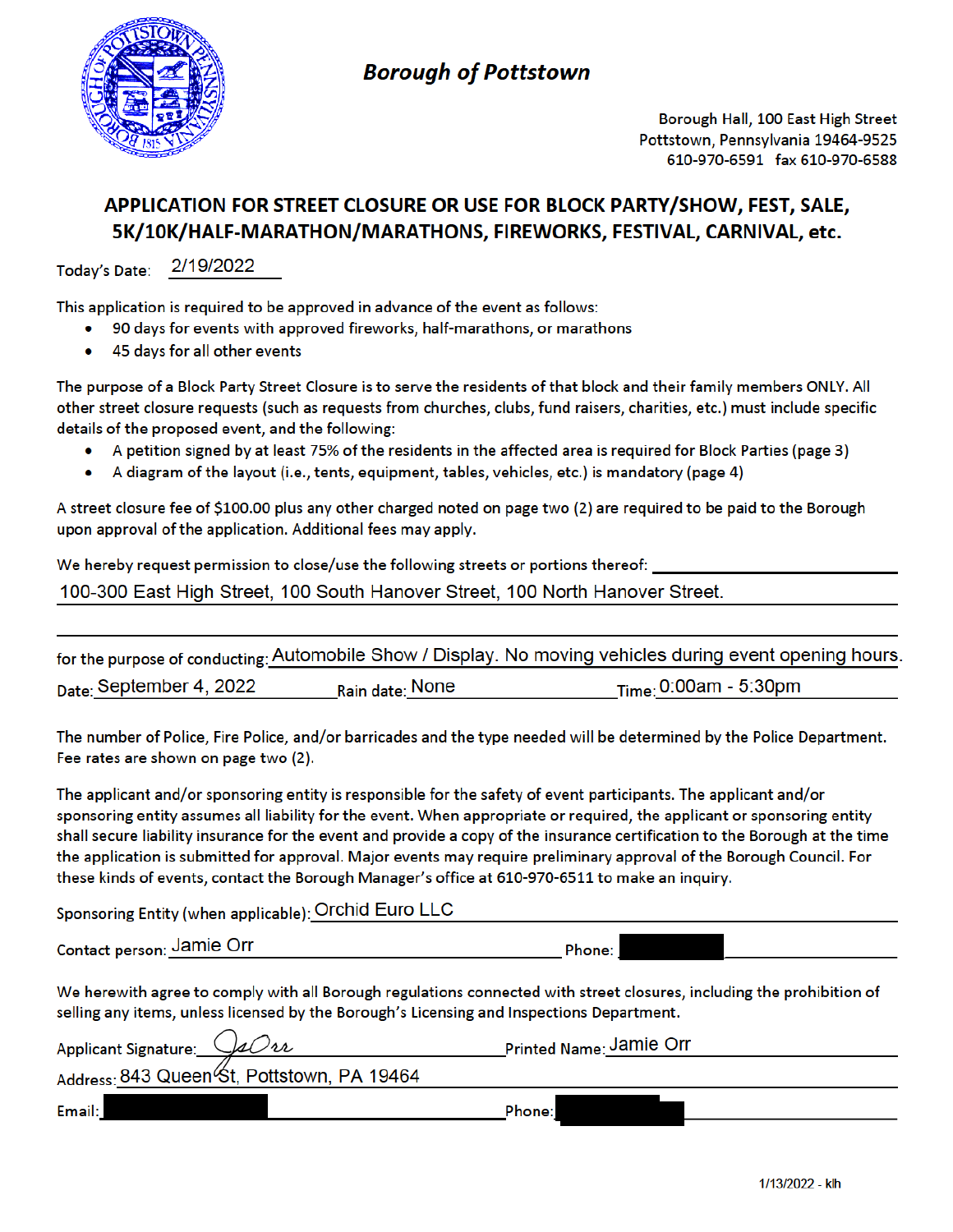| Lieutenant<br>Chief of Police<br>APPROVED: ________________________DISAPPROVED:__________________________________         | Date<br>Date | <b>Fire Marshal</b><br>Borough Manager<br>Copy to Finance: Copy to Finance:<br><b>Municipal Service Fee Rates</b> | Date<br>Date<br>Date                                                                                                   |  |
|---------------------------------------------------------------------------------------------------------------------------|--------------|-------------------------------------------------------------------------------------------------------------------|------------------------------------------------------------------------------------------------------------------------|--|
|                                                                                                                           |              |                                                                                                                   |                                                                                                                        |  |
|                                                                                                                           |              |                                                                                                                   |                                                                                                                        |  |
|                                                                                                                           |              |                                                                                                                   |                                                                                                                        |  |
|                                                                                                                           |              |                                                                                                                   |                                                                                                                        |  |
| <b>Police Services</b><br>The number of officers required will be determined by the Police Department.                    |              |                                                                                                                   | \$90.00 per hour/per officer                                                                                           |  |
| <b>Fire Police</b>                                                                                                        |              |                                                                                                                   | \$25.00 per hour/per officer                                                                                           |  |
| Cover Workers' Compensation and equipment<br>The number of officers required will be determined by the Police Department. |              |                                                                                                                   |                                                                                                                        |  |
| <b>Small Wooden Barricades</b>                                                                                            |              |                                                                                                                   | \$3.00 each per day                                                                                                    |  |
| <b>Large Wooden Barricades</b>                                                                                            |              |                                                                                                                   | \$5.00 each per day                                                                                                    |  |
| <b>Metal Barricades</b>                                                                                                   |              | \$5.00 each per day                                                                                               |                                                                                                                        |  |
| The Police Department will determine the type and number of barricades.                                                   |              |                                                                                                                   |                                                                                                                        |  |
| <b>Barricade Delivery and Removal</b>                                                                                     |              |                                                                                                                   |                                                                                                                        |  |
| For an event with use of pickup truck                                                                                     |              |                                                                                                                   | \$25.00 per event                                                                                                      |  |
| For an event with use of pickup truck and trailer                                                                         |              |                                                                                                                   | \$50.00 per event                                                                                                      |  |
| For an event with use of loader                                                                                           |              |                                                                                                                   | \$100.00 per event                                                                                                     |  |
| <b>Temporary Parking Restriction Signs</b>                                                                                |              |                                                                                                                   | \$2.00 each                                                                                                            |  |
|                                                                                                                           |              |                                                                                                                   | Clean up and Trash Removal may be billed according to clean-up required following the event for any trash left behind. |  |

|                                            | Number x Hours  | Cost                      |
|--------------------------------------------|-----------------|---------------------------|
| Number of Police Approved                  |                 |                           |
| Number of Fire Police Approved             |                 |                           |
| Number of Small Wooden Barricades Approved |                 |                           |
| Number of Large Wooden Barricades Approved |                 |                           |
| Number of Metal Barricades Approved        |                 |                           |
| Delivery by Pickup Truck                   |                 |                           |
| Delivery by Pickup Truck and Trailer       |                 |                           |
| Delivery with use of Loader                |                 |                           |
| <b>Temporary Parking Restriction Signs</b> |                 |                           |
|                                            | <b>SUBTOTAL</b> |                           |
|                                            |                 | + \$100.00 Street Closure |
|                                            | <b>TOTAL</b>    |                           |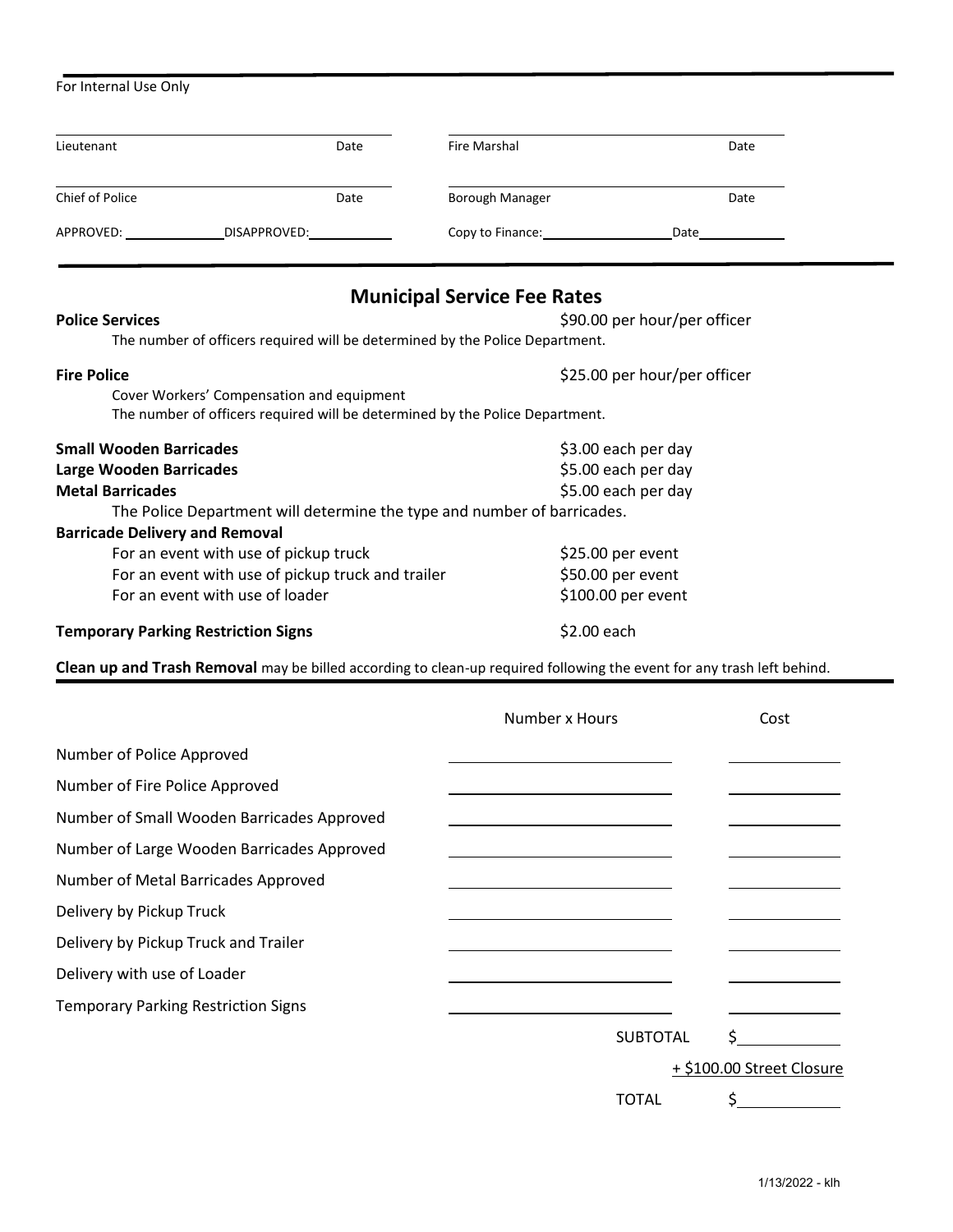NO TYPEWRITTEN PETITIONS WILL BE ACCEPTED. RESIDENTS MUST SIGN IN THEIR OWN HANDWRITING OR THIS PETITION IS NOT VALID.

| <b>NAME</b> | <b>ADDRESS</b> | SIGNATURE |
|-------------|----------------|-----------|
|             |                |           |
|             |                |           |
|             |                |           |
|             |                |           |
|             |                |           |
|             |                |           |
|             |                |           |
|             |                |           |
|             |                |           |
|             |                |           |
|             |                |           |
|             |                |           |
|             |                |           |
|             |                |           |
|             |                |           |
|             |                |           |
|             |                |           |
|             |                |           |
|             |                |           |
|             |                |           |
|             |                |           |
|             |                |           |
|             |                |           |
|             |                |           |
|             |                |           |